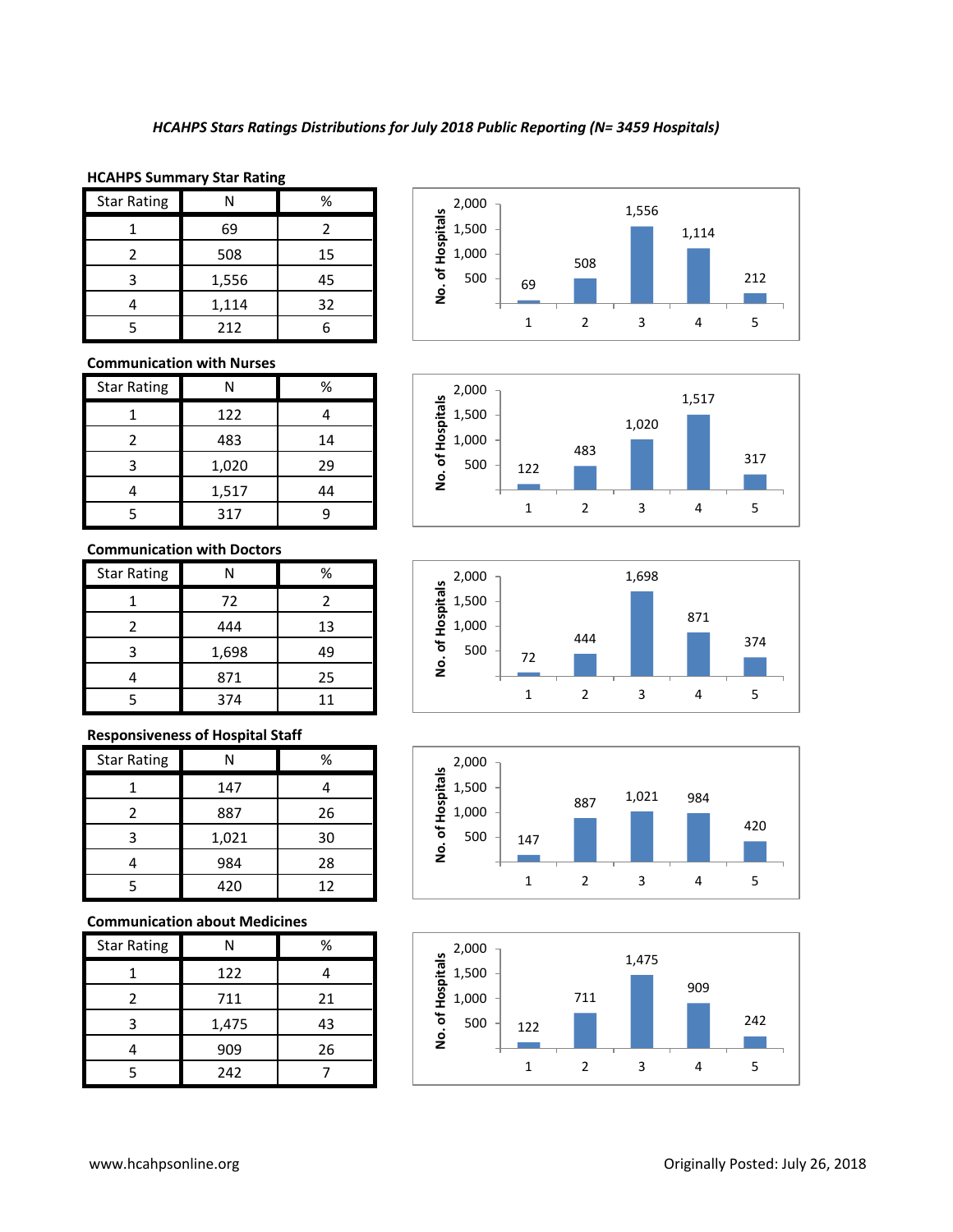#### **Cleanliness of Hospital Environment**

| <b>Star Rating</b> | Ν     | ℅  |
|--------------------|-------|----|
|                    | 175   | 5  |
| $\mathcal{P}$      | 743   | 21 |
| ੨                  | 1,682 | 49 |
|                    | 618   | 18 |
|                    | 241   |    |

# **Quietness of Hospital Environment**

| <b>Star Rating</b> | N     | %  |
|--------------------|-------|----|
|                    | 409   | 12 |
| 2                  | 673   | 19 |
| ς                  | 1,354 | 39 |
|                    | 827   | 24 |
|                    | 196   |    |

# **Discharge Information**

| <b>Star Rating</b> | N     | ℅  |
|--------------------|-------|----|
|                    | 147   |    |
| 2                  | 469   | 14 |
| ੨                  | 1,488 | 43 |
|                    | 1,046 | 30 |
|                    | 309   |    |

# **Care Transition**

| <b>Star Rating</b> | N     | ℅  |
|--------------------|-------|----|
|                    | 69    | 2  |
|                    | 545   | 16 |
|                    | 1,480 | 43 |
|                    | 1,229 | 36 |
|                    | 136   |    |

## **Hospital Rating**

| <b>Star Rating</b> | Ν     | %  |
|--------------------|-------|----|
|                    | 117   | 3  |
| 2                  | 598   | 17 |
| 3                  | 1,269 | 37 |
|                    | 1,117 | 32 |
| 5                  | 358   | 10 |